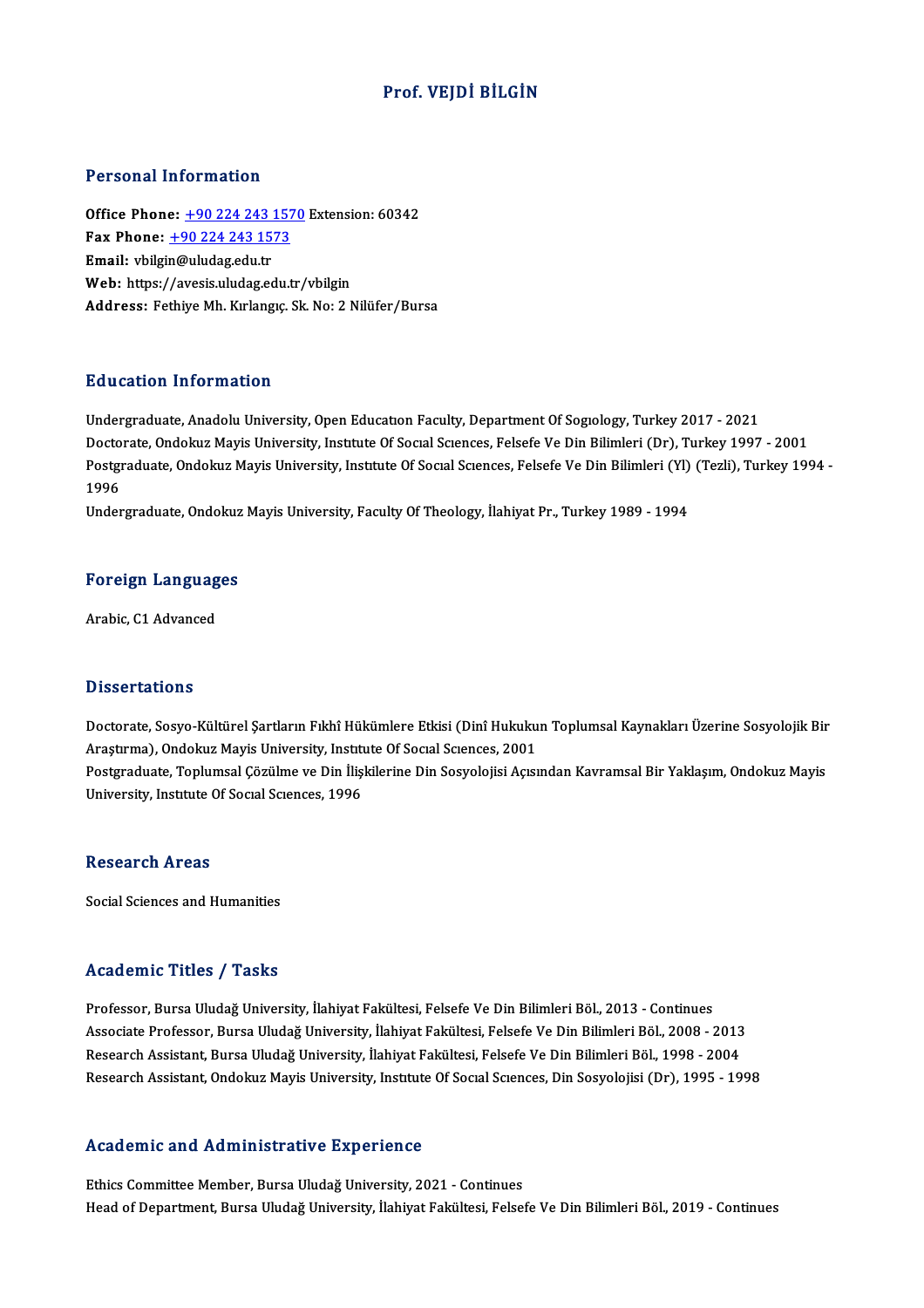Fakülte Kurulu Üyesi, Bursa Uludağ University, İlahiyat Fakültesi, Felsefe Ve Din Bilimleri Böl., 2018 - 2021<br>Head of Denartment, Bursa Uludağ University, İlahiyat Fakültesi, Felsefe Ve Din Bilimleri Böl., 2015 - 2016 Fakülte Kurulu Üyesi, Bursa Uludağ University, İlahiyat Fakültesi, Felsefe Ve Din Bilimleri Böl., 2018 - 2021<br>Head of Department, Bursa Uludağ University, İlahiyat Fakültesi, Felsefe Ve Din Bilimleri Böl., 2015 - 2016 Head of Department, Bursa Uludağ University, İlahiyat Fakültesi, Felsefe Ve Din Bilimleri Böl., 2015 - 2016<br>Courses

**Courses<br>Türkiye'nin Dini Coğrafyası, Undergraduate, 2020 - 2021<br>Dini Hareketler Sesyelejisi, Desterate, 2021 - 2022** Sourses<br>Türkiye'nin Dini Coğrafyası, Undergraduate, 2020 -<br>Dini Hareketler Sosyolojisi, Doctorate, 2021 - 2022<br>İslam'ın Sosyolojik Verumu, Doctorate, 2020, -2021 Türkiye'nin Dini Coğrafyası, Undergraduate, 2020 - 2<br>Dini Hareketler Sosyolojisi, Doctorate, 2021 - 2022<br>İslam'ın Sosyolojik Yorumu, Doctorate, 2020 - 2021<br>Klasik Sosyolojide Din Bostaraduate, 2021 - 2022 Dini Hareketler Sosyolojisi, Doctorate, 2021 - 2022<br>İslam'ın Sosyolojik Yorumu, Doctorate, 2020 - 2021<br>Klasik Sosyolojide Din, Postgraduate, 2021 - 2022 Günümüz SosyolojisindeDin,Postgraduate,2020 -2021 Klasik Sosyolojide Din, Postgraduate, 2021 - 2022<br>Günümüz Sosyolojisinde Din, Postgraduate, 2020 - 202<br>Öğretmenlik Uygulaması, Undergraduate, 2020 - 2021<br>Din Sosyolojisi, Undergraduate, 2019, 2020 Günümüz Sosyolojisinde Din, Postgraduate, 2<br>Öğretmenlik Uygulaması, Undergraduate, 202<br>Din Sosyolojisi, Undergraduate, 2019 - 2020 Din Sosyolojisi, Undergraduate, 2019 - 2020<br>Advising Theses

Advising Theses<br>BİLGİN V., The effect of reverse-migration on religius and social structure in Bosnia and Herzegovina: The case of Janja,<br>Restanaduate D Kanaslibavia(Student), 2020 Postgraduate, D.Karasalihovic(Student), 2020<br>Postgraduate, D.Karasalihovic(Student), 2020<br>Pit CiN V., The relationship between social stra BİLGİN V., The effect of reverse-migration on religius and social structure in Bosnia and Herzegovina: The case of Janja,<br>Postgraduate, D.Karasalihovic(Student), 2020<br>BİLGİN V., The relationship between social stratificati

Fostgraduate, D.Karasalihovic(Student), 2020<br>BİLGİN V., The relationship between social stratification, gender and religion<br>from the upper socio-economic class, Postgraduate, F.Güler(Student), 2020<br>Bilgin V. A sociological BİLGİN V., The relationship between social stratification, gender and religion: A study on the daily life of religious<br>from the upper socio-economic class, Postgraduate, F.Güler(Student), 2020<br>Bilgin V., A sociological res

from the upper socio-economic class, Postgraduate, F.Güler(Student), 2020<br>Bilgin V., A sociological research on the introduction and transformation of modern concepts in Turkish religious<br>thought, Doctorate, O.AYAZ(Student Bilgin V., A sociological research on the introduction and transformation of modern concepts in Turkish religious<br>thought, Doctorate, O.AYAZ(Student), 2020<br>Bilgin V., Generational differentiation in individuals belonging t

thought, Doctorate, O.AYAZ(Student), 2020<br>Bilgin V., Generational differentiation in individuals b<br>and behavior, Postgraduate, B.OKCU(Student), 2020<br>Bilgin V., The effects of liberal discourse on Islamist a Bilgin V., Generational differentiation in individuals belonging to a religious group in terms of religious be<br>and behavior, Postgraduate, B.OKCU(Student), 2020<br>Bilgin V., The effects of liberal discourse on Islamist autho

and behavior, Postgraduate, B.OKCU(Student), 2020<br>Bilgin V., The effects of liberal discourse on Islamist authors: The case of Raşid al-Gannuşi, Postgraduate,<br>F.TEKİN(Student), 2020 Bilgin V., The effects of liberal discourse on Islamist authors: The case of Raşid al-Gannuşi, Postgraduate,<br>F.TEKİN(Student), 2020<br>Bilgin V., Sosyal tabakalaşma toplumsal cinsiyet ve din ilişkisi: Üst sosyo ekonomik tabak

F.TEKİN(Student), 2020<br>Bilgin V., Sosyal tabakalaşma toplumsal cinsiyet ve din ilişkisi: Üst sosyo ekonomik tabaka<br>gündelik hayatı üzerine sosyolojik bir araştırma, Postgraduate, F.GÜLER(Student), 2020<br>Bilgin V. A sosiolog Bilgin V., Sosyal tabakalaşma toplumsal cinsiyet ve din ilişkisi: Üst sosyo ekonomik tabakaya mensup dindar kad<br>gündelik hayatı üzerine sosyolojik bir araştırma, Postgraduate, F.GÜLER(Student), 2020<br>Bilgin V., A sociologic

gündelik hayatı üzerine sosyolojik bir<br>Bilgin V., A sociological research on tl<br>Postgraduate, E.SON(Student), 2020<br>Bilgin V., A sociological research on L Bilgin V., A sociological research on the symbolic consumption behavior of religious women: The case of Bursa,<br>Postgraduate, E.SON(Student), 2020<br>Bilgin V., A sociological research on Islamist woman in the context of the w

Postgraduate, E.SON(Studen<br>Bilgin V., A sociological rese.<br>M.ÇELİKER(Student), 2020<br>Bilgin V., A somnarative ana Bilgin V., A sociological research on Islamist woman in the context of the works of Cihan Aktaş, Postgraduate,<br>M.ÇELİKER(Student), 2020<br>Bilgin V., A comparative analysis of religious beliefs and practices of native Cypriot

M.ÇELİKER(Student), 2020<br>Bilgin V., A comparative analysis of religious beliefs and practices of native Cypriots and Turkish imm<br>Republic of Northern Cyprus: The case of Güzelyurt district, Postgraduate, H.BURAK(Student), Bilgin V., A comparative analysis of religious beliefs and practices of native Cypriots and Turkish im<br>Republic of Northern Cyprus: The case of Güzelyurt district, Postgraduate, H.BURAK(Student), 202<br>Bilgin V., Bosna-Herse

Republic of Northern Cyprus: The case of Güzelyurt district, Postgraduate, H.BURAK(Student), 2020<br>Bilgin V., Bosna-Hersek'te tersine göçün dini ve toplumsal yapıya etkisi: Janja örneği, Postgraduate,<br>D.KARASALIHOVIĆ(Studen

Bilgin V., Bosna-Hersek'te tersine göçün dini ve toplumsal yapıya etkisi: Janja örneği, Postgraduate,<br>D.KARASALIHOVIĆ(Student), 2020<br>BİLGİN V., A sociological research on the religious faith and practices of Bulgarian immi D.KARASALIHOVIĆ(Student), 2020<br>BİLGİN V., A sociological research on the religious faith and<br>living in Hatay-Erzin, Postgraduate, İ.Algül(Student), 2019<br>PİLGİN V., Bilgin V., A field study on the impect of South Ko BİLGİN V., A sociological research on the religious faith and practices of Bulgarian immigrants: The case of immigrant<br>Iiving in Hatay-Erzin, Postgraduate, İ.Algül(Student), 2019<br>BİLGİN V., Bilgin V., A field study on the

living in Hatay-Erzin, Postgraduate, İ.Algül(Stu<br>BİLGİN V., Bilgin V., A field study on the impac<br>students, Postgraduate, S.Asa(Student), 2019<br>Bilgin V., Sosia, gultural and religious factors a BİLGİN V., Bilgin V., A field study on the impact of South Korean popular culture (Hallyu) on Imam Hatip High School<br>students, Postgraduate, S.Asa(Student), 2019<br>Bilgin V., Socio-cultural and religious factors affecting at

students, Postgraduate, S.Asa(Student), 2019<br>Bilgin V., Socio-cultural and religious factors affecting attitudes of the young having higher education in religion towar<br>music, Postgraduate, Ş.ARSLAN(Student), 2019<br>Bilgin V. Bilgin V., Socio-cultural and religious factors affecting attitudes of the young having higher education in religion towards

yaşayan göçmenler örneği, Postgraduate, İ.ALGÜL(Student), 2019 Bilgin V., Bulgaristan göçmenlerinin dini inanç ve uygulamaları üzerine sosyolojik bir alan araştırması: Hatay-Erzin'd<br>yaşayan göçmenler örneği, Postgraduate, İ.ALGÜL(Student), 2019<br>Bilgin V., Communication and propaganda

yaşayan göçmenler örneği, Postgraduate, İ.ALGÜL(Student), 2019<br>Bilgin V., Communication and propaganda techniques of religious groups, Postgraduate, G.YAKIŞIR(Student), 2019<br>Bilgin V., Sharing of domestic responsibilities Bilgin V., Communication and propaganda techniques of religious groups, Po<br>Bilgin V., Sharing of domestic responsibilities in the context of gender attitud<br>religious women and their husbands, Doctorate, S.ÜNALAN(Student), Bilgin V., Sharing of domestic responsibilities in the context of gender attitudes: The case of highly educated-employed-<br>religious women and their husbands, Doctorate, S.ÜNALAN(Student), 2019

Bilgin V., Güney Kore popüler kültürü'nün (Hallyu) imam hatip lisesi öğrencilerine etkisi üzerine bir alan araştırması,<br>Postgraduate, S.ASA(Student), 2019 Bilgin V., The Frankfurt School on religion: The case of Jürgen Habermas, Postgraduate, F.KARAMAN(Student), 2019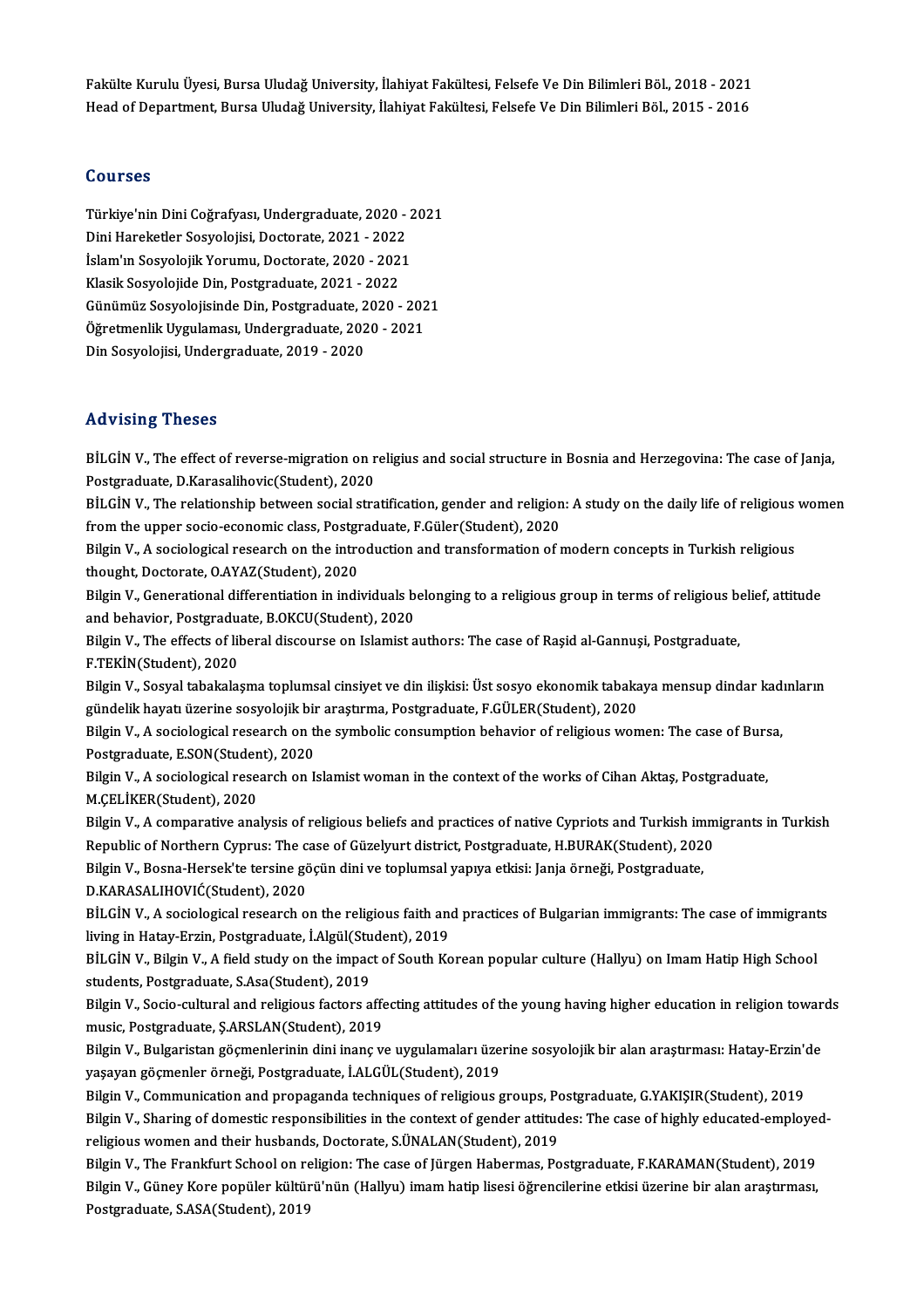Bilgin V., Hafiz Sabri Koci's impact as a religious leader in Albania's so-cial and religious structure, Postgraduate,<br>A VELUA(Student), 2019 **Bilgin V., Hafiz Sabri Koci'**<br>A.VELIJA(Student), 2018<br>Bilgin V. A sosiologisel an Bilgin V., Hafiz Sabri Koci's impact as a religious leader in Albania's so-cial and religious structure, Postgrad<br>A.VELIJA(Student), 2018<br>Bilgin V., A sociological analysis of the phenomenon of religion in Refik Halid Kara

A.VELIJA(Student), 2018<br>Bilgin V., A sociological analysis of the phenomenon of religion in Refik Halid Karay's works, Postgraduate,<br>E.DAVUN(Student), 2018 Bilgin V., A sociological analysis of the phenomenon of religion in Refik Halid Karay's works, Postgraduate,<br>E.DAVUN(Student), 2018<br>Bilgin V., The traditional religious groups within the modernisation process: The case of

E.DAVUN(Student), 2018<br>Bilgin V., The traditional religious gr<br>Doctorate, S.SÖZER(Student), 2018<br>Bilgin V. A researsh an the religious Bilgin V., The traditional religious groups within the modernisation process: The case of Iskenderpasha community,<br>Doctorate, S.SÖZER(Student), 2018<br>Bilgin V., A research on the religious belief, attitudes and behaviors of

Doctorate, S.SÖZER(Student), 2018<br>Bilgin V., A research on the religious belief, attitue<br>Tetovo), Postgraduate, F.SADIKI(Student), 2017<br>Bilgin V., The approach of the conflict theory to r Bilgin V., A research on the religious belief, attitudes and behaviors of university students in Macedonia (the case of<br>Tetovo), Postgraduate, F.SADIKI(Student), 2017<br>Bilgin V., The approach of the conflict theory to relig

Tetove<br>Bilgin<br>2017<br><sup>Bilgin</sup> Bilgin V., The approach of the conflict theory to religion: The case of marx and engels, Postgraduate, A.KAMIŞ<br>2017<br>Bilgin V., Beliefs and rituals of Mongolia Kazakhs in context of folk religion and formal religion, Postgr

2017<br>Bilgin V., Beliefs and rituals of<br>J.KYENPYEIL(Student), 2016<br>Bilgin V., A sociological analys Bilgin V., Beliefs and rituals of Mongolia Kazakhs in context of folk religion and formal religion, Postgraduate<br>J.KYENPYEIL(Student), 2016<br>Bilgin V., A sociological analysis of Bektashi beliefs and rituals in Albania, Doc J.KYENPYEIL(Student), 2016<br>Bilgin V., A sociological analysis of Bektashi beliefs and rituals in Albania, Doctorate, A.LALA(Student), 2<br>Bilgin V., Ernst Troeltsch perspective on religion and society, Postgraduate, M.REYHAN

Bilgin V., A sociological analysis of Bektashi beliefs and rituals in Albania, Doctorate, A.LALA(Student), 2015<br>Bilgin V., Ernst Troeltsch perspective on religion and society, Postgraduate, M.REYHAN(Student), 2015<br>Bilgin V Bilgin V., Ernst Troeltsch perspective on religion and society, Postgraduate, S.ÜNALAN(Student), 2013<br>Pilgin V., The effects of working life on the understanding and practicle<br>religious muslim women), Postgraduate, S.ÜNALA Bilgin V., The effects of working life on the understanding and practice of religion (A sociological resear<br>religious muslim women), Postgraduate, S.ÜNALAN(Student), 2013<br>Bilgin V., A sociological research on types of reli

religious muslim women), Postgraduate, S.ÜNALAN(Student), 2013<br>Bilgin V., A sociological research on types of religious leader, Postgraduate, E.CEVİROV(Student), 2013<br>Bilgin V., The theory of Secularization and David Marti Bilgin V., A sociological research on types of religious leader, Postgraduate, E.CEVİROV(!<br>Bilgin V., The theory of Secularization and David Martin's approach, Postgraduate, A.SÖN<br>Bilgin V., Popular religiousity: The case

Bilgin V., The theory of Secularization and David Martin's approach, Postgraduate, A.SÖNMEZ(Student), 2<br>Bilgin V., Popular religiousity: The case of Espiye, Doctorate, M.MEDİNE(Student), 2012<br>Bilgin V., Formal religion pol Bilgin V., Popular religio<br>Bilgin V., Formal religion<br>A.QAFA(Student), 2012<br><sup>Bilgin V.,</sup> The functionali Bilgin V., Formal religion policy in Albania and the its effects of religious life: (1944-1985), Postgraduate,<br>A.QAFA(Student), 2012<br>Bilgin V., The functionalist approach on sociological analysis of religious-social moveme

A.QAFA(Student), 2012<br>Bilgin V., The functionalist approach on sociological analysis of religious-social movements, Postgraduate,<br>A.LALA(Student), 2010 Bilgin V., The functionalist approach on sociological analysis of religious-social movements, Postgraduate,<br>A.LALA(Student), 2010<br>Bilgin V., The hermeneutical possibility of religion in the concept of national-mentality, P

A.LAL<br>Bilgin<br>2008<br><sup>Bilgin</sup> Bilgin V., The hermeneutical possibility of religion in the concept of national-mentality, Postg<br>2008<br>Bilgin V., The yoruba family structure in nigeria, Postgraduate, J.ODEKUNLE(Student), 2007<br>Pilgin V., Poligiaus and soci

2008<br>Bilgin V., The yoruba family structure in nigeria, Postgraduate, J.ODEKUNLE(Student), 2007<br>Bilgin V., Religious and social life of the Bulgarian muslims (the case of Blagoevgrad district), Postgraduate,<br>A UITOV(Studen Bilgin V., The yoruba fami<br>Bilgin V., Religious and so<br>A.LUTOV(Student), 2006

# A.LUTOV(Student), 2006<br>Jury Memberships

**Jury Memberships<br>Appointment Academic Staff, Appointment Academic Staff, Bursa Uludağ Üniversitesi, February, 2022**<br>Assesiste Prefessor Evam, Assesiste Prefessor Evam, Bursa Uludağ Üniversitesi, January, 2022 Jury Trembersmps<br>Appointment Academic Staff, Appointment Academic Staff, Bursa Uludağ Üniversitesi, February,<br>Associate Professor Exam, Associate Professor Exam, Bursa Uludağ Üniversitesi, January, 2022

# Associate Professor Exam, Associate Professor<br>Articles Published in Other Journals **Tricles Published in O**.<br>I. Baygeldi M.R., Bilgin V.<br>Illudeğ Üniversitesi İlabi

IICU I dibilisited in Othor Journals<br>Baygeldi M. R. , Bilgin V.<br>Uludağ Üniversitesi İlahiyat Fakültesi Dergisi, vol.30, no.2, pp.517-546, 2021 (International Refereed University Baygeldi<br>Uludağ Ü<br>Journal)<br>İlebiyeti Uludağ Üniversi<br>Journal)<br>II. **İlahiyatın Dili**<br>Pit cin v

Journal)<br>İ<mark>lahiyatır</mark><br>BİLGİN V.<br><sup>Vetkin</sup> Pü

BİLGİN V.<br>Yetkin Düşünce, vol.4, no.14, pp.49-66, 2021 (National Non-Refereed Journal)

### BİLGİN V.<br>Yetkin Düşünce, vol.4, no.14, pp.49-66, 2021 (National Non-Refereed Journal)<br>III. TIBB-I NEBEVİ UYGULAMALARININ TOPLUMSAL VE EKONOMİK BOYUTU ÜZERİNE NİTEL BİR<br>ARASTIRMA ARAŞTIRMA<br>ÜNALAN TURAN S.. BİLGİN V. <mark>TIBB-I NEBEVİ UYGULAMA</mark><br>ARAŞTIRMA<br>ÜNALAN TURAN S., BİLGİN V.<br>Din Bilimleri vel 31 ne 1 nn G ARAŞTIRMA<br>ÜNALAN TURAN S., BİLGİN V.<br>Din Bilimleri, vol.21, no.1, pp.99-141, 2021 (Journal Indexed in ESCI)<br>Toplumeal Ginsiyet Ekseninde Din ve Aile İsi Beller

IV. Toplumsal Cinsiyet Ekseninde Din ve Aile İçi Roller<br>ÜNALAN TURAN S., BİLGİN V. Din Bilimleri, vol.21, no.1, pp.9<br>Toplumsal Cinsiyet Ekseni<br>ÜNALAN TURAN S., BİLGİN V.<br>Uludağ Üniversitesi İlabiyat Es Uludağ Üniversitesi İlahiyat Fakültesi Dergisi, vol.29, no.2, pp.459-493, 2020 (Refereed Journals of Other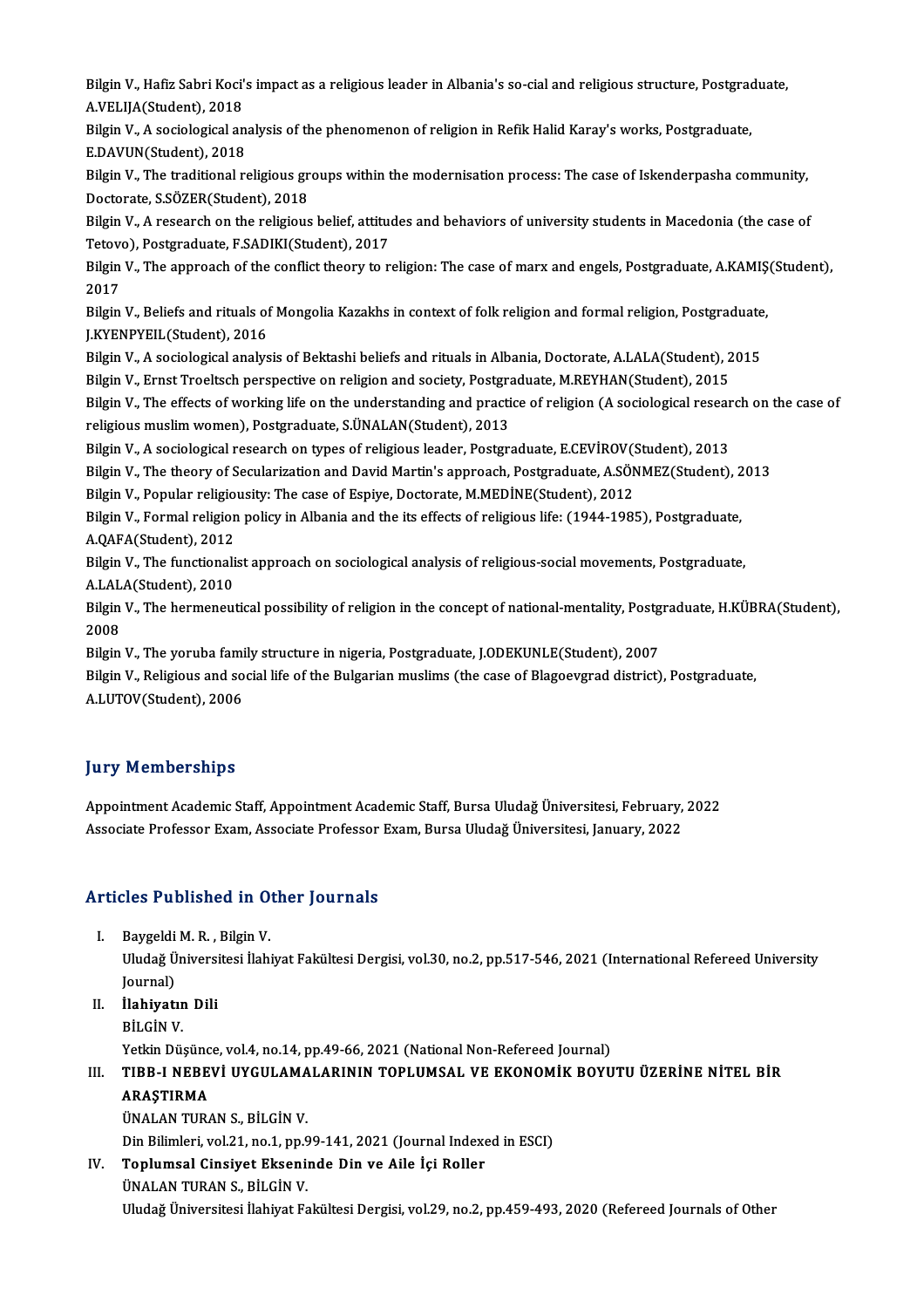|        | Institutions)                                                                                                                                        |
|--------|------------------------------------------------------------------------------------------------------------------------------------------------------|
| V.     | Dini Gruplar, Medya ve Propaganda: Türkiye'xxdeki Dört Dini Grup Üzerine Göstergebilimsel Bir                                                        |
|        | Çözümleme                                                                                                                                            |
|        | YAKIŞIR G., BİLGİN V                                                                                                                                 |
|        | Uludağ Üniversitesi İlahiyat Fakültesi Dergisi, vol.28, no.2, pp.337-369, 2019 (Refereed Journals of Other                                           |
|        | Institutions)                                                                                                                                        |
| VI.    | Popüler Dinî Müzik ve İktidar İlişkisine Sosyolojik Bir Bakış                                                                                        |
|        | BİLGİN V.                                                                                                                                            |
|        | Toplum Bilimleri Dergisi, vol.13, no.26, pp.187-207, 2019 (Refereed Journals of Other Institutions)                                                  |
| VII.   | Din ve Değer                                                                                                                                         |
|        | BİLGİN V.                                                                                                                                            |
|        | Diyanet Aylık Dergi, pp.37-39, 2018 (National Non-Refereed Journal)                                                                                  |
| VIII.  | İstismar ve Din İstismarı Üzerine Genel Bir Çerçeve<br>BİLGİN V                                                                                      |
|        | Siyer Araştırmaları ergisi, no.4, pp.161-170, 2018 (Refereed Journals of Other Institutions)                                                         |
| IX.    | Halk Dindarlığının Gündelik Hayattaki Görünümü İle İlgili Sosyolojik Bir Çözümleme                                                                   |
|        | GÜLEÇMM, BİLGİNV                                                                                                                                     |
|        | Uludağ Üniversitesi İlahiyat Fakültesi Dergisi, vol.27, no.1, pp.73-108, 2018 (Refereed Journals of Other                                            |
|        | Institutions)                                                                                                                                        |
| Х.     | Modernization, Social Change, and The Persistence of Traditional Institutions of Religious Learning:                                                 |
|        | The Case of Diyarbakır Madrasahs                                                                                                                     |
|        | ATAMAN K., BİLGİN V., EVRENK F.                                                                                                                      |
|        | Uludağ Üniversitesi İlahiyat Fakültesi Dergisi, vol.26, no.2, pp.1-19, 2017 (Refereed Journals of Other Institutions)                                |
| XI.    | İslam Tarihinde Politik ve Dinî Dil Üzerinden Nüfuz Mücadelesi                                                                                       |
|        | BİLGİN V.                                                                                                                                            |
|        | JOURNAL OF ACADEMIC RESEARCHES IN RELIGIOUS SCIENCES, vol.14, no.1, pp.7-22, 2014 (Other Refereed                                                    |
|        | National Journals)                                                                                                                                   |
| XII.   | Al-Ghazâlî as a Representative and Initiator of the Idealized Attitude in the Relationship between the<br>Class of Religious Scholars and Government |
|        | Bilgin V                                                                                                                                             |
|        | Ilahiyat Studies, vol.4, no.1, pp.41-64, 2013 (Journal Indexed in ESCI)                                                                              |
| XIII.  | Dünyevileşme Dindarlıkta Öznenin Değişimi                                                                                                            |
|        | BİLGİN V.                                                                                                                                            |
|        | Din ve Toplum, vol.4, no.2, pp.18-29, 2012 (National Non-Refereed Journal)                                                                           |
| XIV.   | Dinî Toplumsal Problemler Karşısında İslam Hukukçusu                                                                                                 |
|        | BİLGİN V.                                                                                                                                            |
|        | ESKIYENI, vol.24, pp.83-82, 2012 (National Non-Refereed Journal)                                                                                     |
| XV.    | Kurandan Sosyolojik İlkeler Çıkarmanın İmkanı                                                                                                        |
|        | BİLGİN V.                                                                                                                                            |
|        | Eski Yeni, no.22, pp.35-43, 2011 (National Non-Refereed Journal)                                                                                     |
| XVI.   | Gelenek Modernlik ve Din Üç Rekabet Alanı                                                                                                            |
|        | BİLGİN V.<br>ESKIYENI, vol.17, pp.19-27, 2010 (National Non-Refereed Journal)                                                                        |
| XVII.  | Dindarlığı Değerlendirebilmek                                                                                                                        |
|        | BİLGİN V.                                                                                                                                            |
|        | Demokrasi Platformu, vol.22, pp.15-27, 2010 (Other Refereed National Journals)                                                                       |
| XVIII. | Gelenek İslam ve Modernlik Üçgeninde Yoruba Ailesinin Bugünü                                                                                         |
|        | BİLGİN V., ODEKUNLE J.                                                                                                                               |
|        | ULUDAĞ ÜNIVERSİTESİ İLAHİYAT FAKÜLTESİ DERGİSİ, pp.559-589, 2009 (Other Refereed National Journals)                                                  |
| XIX.   | Din Sosyolojisi Araştırmalarının Dinin Temel Problemlerinin Anlaşılmasına Katkısı                                                                    |
|        | BİLGİN V.                                                                                                                                            |
|        |                                                                                                                                                      |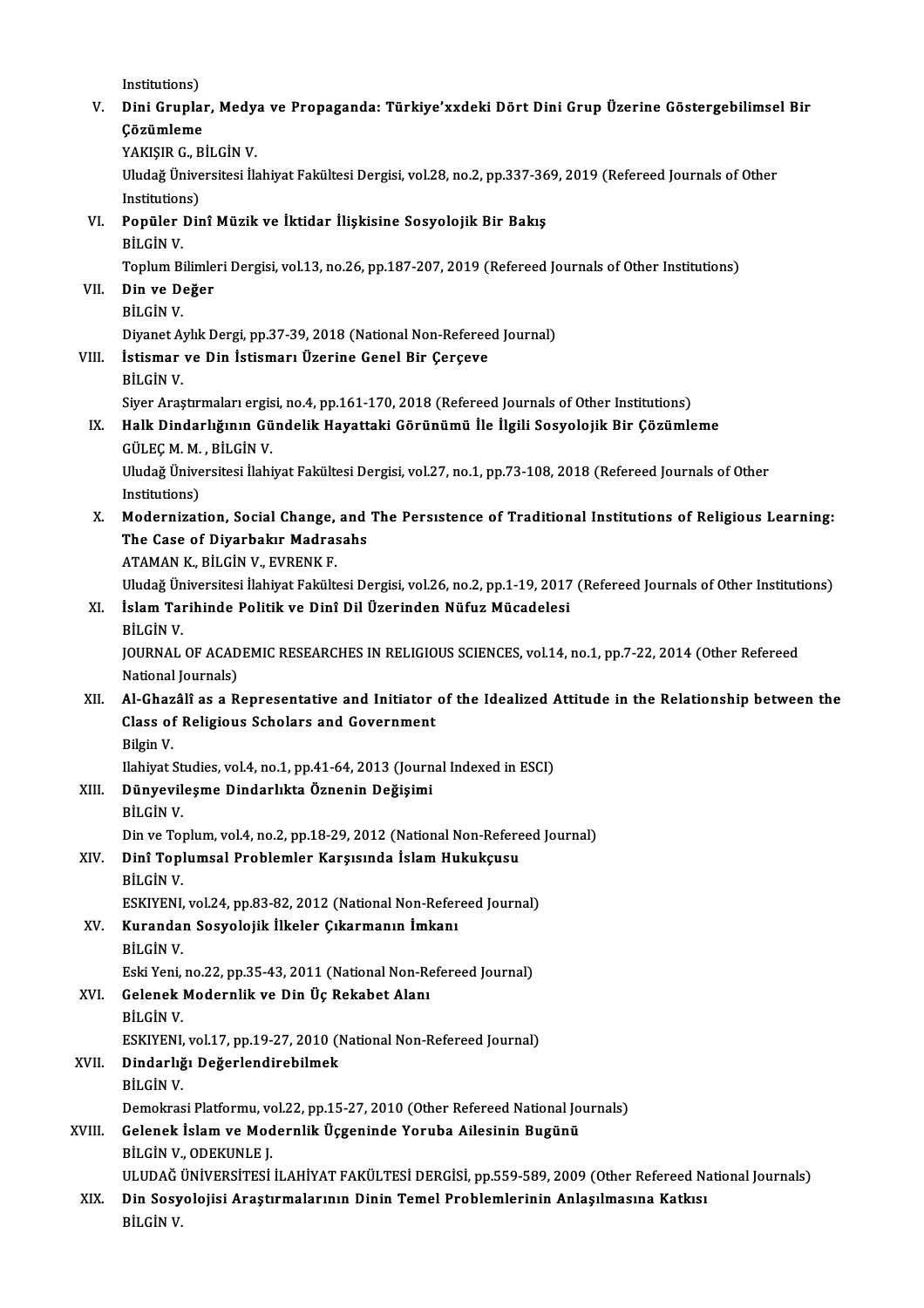| XX.         | Türk Bilimsel Derlemeler Dergisi, vol.2, no.1, pp.184-195, 2009 (National Non-Refereed Journal)<br>Bölünmüş Bilinç Gündelik Hayatı Din Dünya Ayrımı Bağlamında Okumak           |
|-------------|---------------------------------------------------------------------------------------------------------------------------------------------------------------------------------|
|             | <b>BİLGİN V.</b>                                                                                                                                                                |
| XXI.        | ESKIYENI, vol.13, pp.30-39, 2009 (National Non-Refereed Journal)<br>Onbirinci Yüzyılda Siyasal Gerçeklik ve İslam Siyaset Düşüncesine Etkisi                                    |
|             | YÜCEDOĞRU H. K., BİLGİN V.                                                                                                                                                      |
| XXII.       | ULUDAĞ ÜNİVERSİTESİ İLAHİYAT FAKÜLTESİ DERGİSİ, pp.729-746, 2008 (Other Refereed National Journals)<br>Gelenek ve Din Türkmenistan ın Dini Hayatında Geleneğin Rolü             |
|             | BİLGİN V.<br>Marife, 2005 (Other Refereed National Journals)                                                                                                                    |
| XXIII.      | Cahiliye den İslam a Geçiş Tebliğ ve Sosyal Akışkanlık                                                                                                                          |
|             | BİLGİN V.<br>UÜ İlahiyat Fakültesi Dergisi, 2005 (Other Refereed National Journals)                                                                                             |
| XXIV.       | İlahiyat Araştırmaları ve Sosyal Bilimler<br>BİLGİN V.                                                                                                                          |
|             | Hadis Tetkikleri Dergisi, pp.129-140, 2005 (National Non-Refereed Journal)                                                                                                      |
| XXV.        | Sosyal Akışkanlık Kavramı Üzerine<br><b>BİLGİN V.</b>                                                                                                                           |
| XXVI.       | ULUDAĞ ÜNIVERSITESI İLAHİYAT FAKÜLTESİ DERGİSİ, pp.297-309, 2003 (Other Refereed National Journals)<br>Popüler Kültür ve Din Dindarlığın Değişen Yüzü                           |
|             | <b>BİLGİN V.</b>                                                                                                                                                                |
| XXVII.      | UÜ İlahiyat Fakültesi Dergisi, 2003 (Other Refereed National Journals)<br>Değişen İktisadi Yapı Karşısında İslam Hukuku 16 Yüzyıl Osmanlı Devleti Örneği                        |
|             | BİLGİN V.<br>İslami Araştırmalar, vol.16, no.4, pp.607-614, 2003 (Other Refereed National Journals)                                                                             |
| XXVIII.     | Klasik Dönem Osmanlı Hukuk Düşüncesinin Temel Özellikleri                                                                                                                       |
|             | BİLGİN V.<br>Yeni Türkiye Dergisi Hakemli Özel Yayın: Türkler, vol.11, pp.52-60, 2002 (Other Refereed National Journals)                                                        |
| <b>XXIX</b> | Türk Toplumunun Evlilik Konusunda Bilgilenme ve Bilinçlenme Düzeyleri<br>BİLGİN V.                                                                                              |
|             | UÜ İlahiyat Fakültesi Dergisi, 2000 (National Non-Refereed Journal)                                                                                                             |
| XXX.        | The Social Character of The Ottomans In The Period of Recession and Collapse<br>BİLGİN V.                                                                                       |
|             | Yeni Türkiye Dergisi Hakemli Özel Yayın: The Great Otoman-Turkish Civilisation, vol.3, pp.271-277, 2000 (Other<br>Refereed National Journals)                                   |
| XXXI.       | Gerileme ve Çöküş Devri Osmanlı Zihniyeti Osmanlı dan Cumhuriyete Miras Kalan Sosyal Karakter                                                                                   |
|             | Üzerine Bir Deneme<br>BİLGİN V.                                                                                                                                                 |
| XXXII.      | Yeni Türkiye Dergisi Hakemli Özel Yayın: Osmanlı, vol.7, pp.630-644, 1999 (Other Refereed National Journals)<br>Türk Toplumunda Aile Kurumunu Benimseme ve Sahiplenme Düzeyleri |
|             | BİLGİN V.                                                                                                                                                                       |
|             | ONDOKUZ MAYIS ÜNİVERSİTESİ İLAHİYAT FAKÜLTESİ DERGİSİ, pp.387-413, 1998 (National Non-Refereed<br>Journal)                                                                      |
|             |                                                                                                                                                                                 |

#### Books&Book Chapters

I. Bilgi Sosyolojisi Açısından Dini Bilgiyi Öğrenme ve Tahkikin İki Farklı Yöntemi: Yukarıdan Aşağıya ve kə & Book Ghapee<br>Bilgi Sosyolojisi Aç<br>Aşağıdan Yukarıya<br>Pilçin V Bilgi Sosy<br>Aşağıdan<br>BİLGİN V.<br>in Elihm Aşağıdan Yukarıya<br>BİLGİN V.<br>in: Fıkhın Sosyolojik Anatomisi Fıkıh Sosyolojisi II, Mustafa Tekin, Editor, Eskiyeni Yayınları, Ankara, pp.131-161,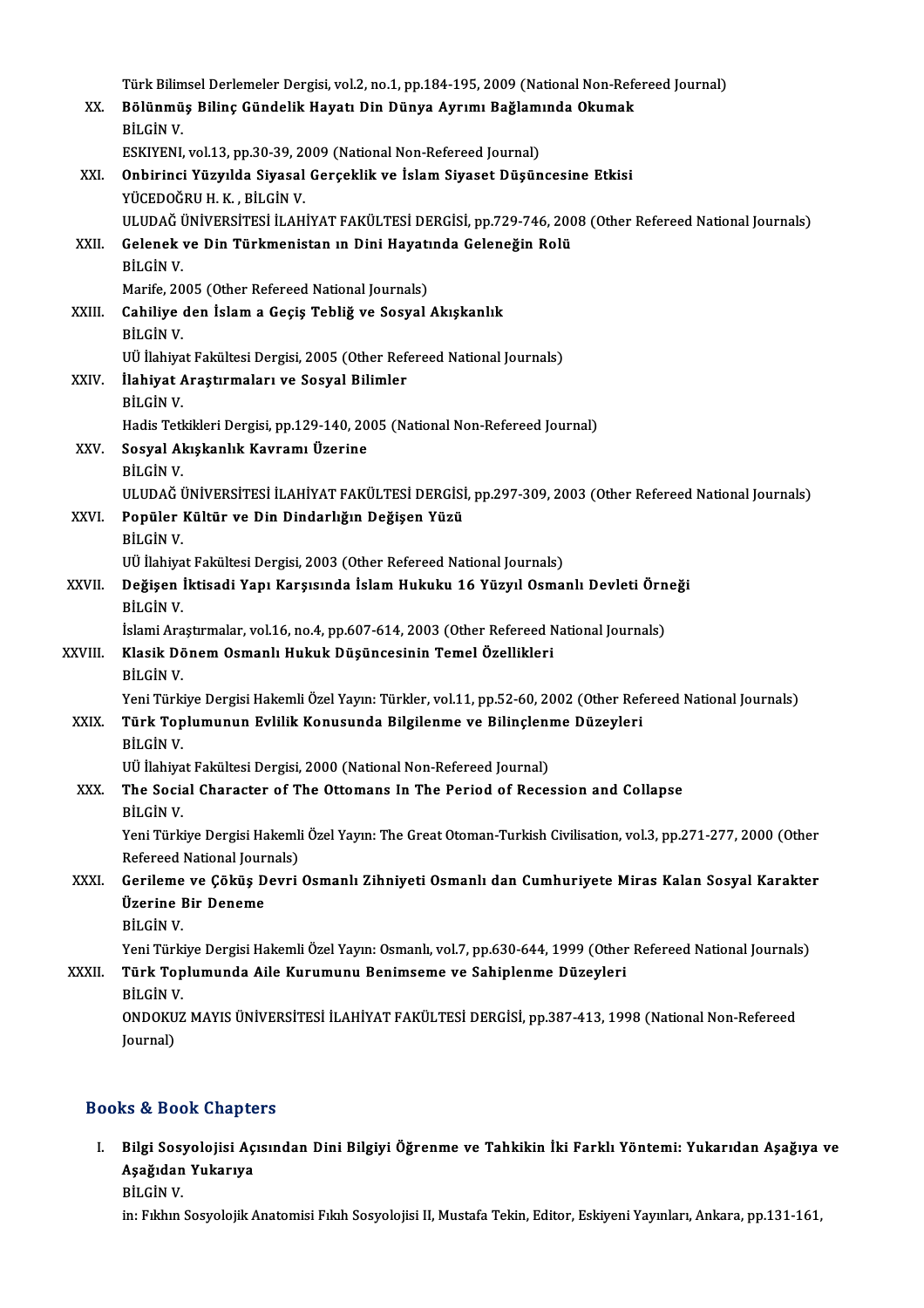2022

- 2022<br>II. Din ve Toplum: Din Sosyolojisine Giriş<br>Pit çin v 2022<br>Din ve To<br>BİLGİN V.<br>Bayan Yay Din ve Toplum: Din Sosyoloj<br>BİLGİN V.<br>Beyan Yayınları, İstanbul, 2021<br>From Jobiliyya ta Jalamı A S. Beyan Yayınları, İstanbul, 2021
- BİLGİN V.<br>Beyan Yayınları, İstanbul, 2021<br>III. From Jahiliyya to Islam: A Sociological Analysis of Early Muslim Society Through Social Fluidity<br>Bilgin V. From Jahiliyya to Islam: A Sociological Analysis of Early Muslim Society Through Social Fluidity<br>Bilgin V.<br>in: Sociology of Religion in Turkey, Zuhal Ağılkaya Şahin,Asım Yapıcı,Sarah Demmrich, Editor, Çamlıca Publications,

Bilgin V.<br>in: Sociology of Religion i<br>İstanbul, pp.75-95, 2021<br>Salgının Gölgesinde Di in: Sociology of Religion in Turkey,<br>İstanbul, pp.75-95, 2021<br>IV. Salgının Gölgesinde Dini Hayat

# İstanbul,<br><mark>Salgının</mark><br>Bilgin V.<br>in Türki

Bilgin V.

in: Türkiye Kültür ve Sanat Yıllığı 2021, Ahmet Fatih Gökdağ, Editor, Türkiye Yazarlar Birligi, Ankara, pp.51-64,<br>2021 in: Türkiye Kültür ve Sanat Yıllığı 2021, Ahmet Fatih Gökdağ, Editor, Türkiye Yazarlar Birligi, Ankara, pp.51-64<br>2021<br>V. From Jahiliyya to Islam: A Sociological Analysis of Early Muslim Society Through Social Fluidity<br>

## 2021<br>From Jah<br>BİLGİN V.<br>in Sociolo From Jahiliyya to Islam: A Sociological Analysis of Early Muslim Society Through Social Flu<br>BİLGİN V.<br>in: Sociology of Religion in Turkey, Ağılkaya Şahin, Zuhal, Yapıcı, Asım, Demmrich, Sara, Editor, Çamlıca<br>Publisations,

BİLGİN V.<br>in: Sociology of Religion in Turkey, Ağılkaya Şahin, Zuhal, Yapıcı, Asım, Demmrich, Sara, Editor, Çamlıca Publications, İstanbul, pp.75-95, 2021

### VI. Sufi Divanlarında Dini-Siyasi Sembolizm

Sufi Divanlarında Dini-Siyasi Sembolizm<br>BİLGİN V.<br>in: Tarihten Günümüze Sufi-Siyaset İlişkileri, Salih Çift, Takyettin Karakaya, Editor, Ensar Neşriyat, İstanbul, pp.551-BİLGİN V.<br>in: Tarihter<br>576, 2021<br>Mehmet A 576, 2021

### VII. Mehmet Akifin Din ve Toplum Eleştirisi<br>BİLGİN V.

Mehmet Akifin Din ve Toplum Eleştirisi<br>BİLGİN V.<br>in: Mehmet Akifi Anlamak, Sınar Uğurlu, Alev; Kırlı, Selçuk, Editor, Türk Ocakları Derneği Bursa Şubesi Yayınları,<br>Bursa nn 69.95.2021 BİLGİN V.<br>in: Mehmet Akifi Anlam<br>Bursa, pp.69-85, 2021<br>Psika, Sosval, Asıdan in: Mehmet Akifi Anlamak, Sınar Uğurlu, Alev; Kırlı, Selçuk, Editor, Türk Ocakları Derneği Bursa<br>Bursa, pp.69-85, 2021<br>VIII. Psiko-Sosyal Açıdan Hafızlık: Orta Yaş Erkek Hafızlar Üzerinden Bir Değerlendirme<br>Pit Cin V

## Bursa, pp.69-85, 2021<br>VIII. Psiko-Sosyal Açıdan Hafızlık: Orta Yaş Erkek Hafızlar Üzerinden Bir Değerlendirme<br>BİLGİN V.

Psiko-Sosyal Açıdan Hafızlık: Orta Yaş Erkek Hafızlar Üzerinden Bir Değerlendirme<br>BİLGİN V.<br>in: Çeşitli Yönleriyle Hafızlık Eğitimi, Şahin Aynur, Hatice, Editor, Değerler Eğitimi Merkezi (DEM) Yayınları, İstanbul,<br>nn 222 2 BİLGİN V.<br>in: Çeşitli Yönleriyl<br>pp.233-266, 2021<br>"Adım Müslüman in: Çeşitli Yönleriyle Hafızlık Eğitimi, Şahin Aynur, Hatice, Editor, Değerler Eğitimi<br>pp.233-266, 2021<br>IX. "Adım Müslüman!" Protest Dini Müziğin Edebi ve Sosyo-Politik Bağlamı<br>pir.cin v

## pp.233-26<br>"Adım Mi<br>BİLGİN V. "Adım Müslüman!" F<br>BİLGİN V.<br>Beyan Yayınları, 2020<br>Dini Guunlar

## BİLGİN V.<br>Beyan Yayınlar<br>X. Dini Gruplar<br>BİLCİN V. Beyan Yay<br><mark>Dini Gruj</mark><br>BİLGİN V.<br>in Din So

BİLGİN V.<br>in: Din Sosyolojisi, Kadir Canatan, Mustafa Tekin, Editor, Bilay, Ankara, pp.307-334, 2020

## BİLGİN V.<br>in: Din Sosyolojisi, Kadir Canatan<br>XI. Türkmenistan'da Din Eğitimi<br>PİLCİN V. ASIROV T in: Din Sosyolojisi, Ka<br><mark>Türkmenistan'da D</mark><br>BİLGİN V., AŞIROV T.<br>in: Türk Devletlerind

Türkmenistan'da Din Eğitimi<br>BİLGİN V., AŞIROV T.<br>in: Türk Devletlerinde Din-Devlet İlişkileri ve Din Eğitimi, İlyas Erpay, Suat Beyhur, Editor, Akademisyen, Ankara, BİLGİN V., AŞIROV<br>in: Türk Devletleri<br>pp.163-185, 2020<br>Din Tenlum İlişk pp 163-185, 2020

### XII. Din-Toplum İlişkisi Bağlamında Yüksek Din Öğretimi<br>BİLGİN V.

Di<mark>n-Toplum İlişkisi Bağlamında Yüksek Din Öğretimi</mark><br>BİLGİN V.<br>in: Türkiye'xxde Yüksek Din Öğretimi: Kurumsallaşma, Sorunlar, Beklentiler, İbrahim TURAN , Faruk SANCAR,<br>Editor, Ondolug Mayıs Üniversitesi Yayınları, pp.51,6 BİLGİN V.<br>in: Türkiye'xxde Yüksek Din Öğretimi: Kurumsallaşma, Sorunl<br>Editor, Ondokuz Mayıs Üniversitesi Yayınları, pp.51-63, 2019<br>Butlar Yıltılırkanı İlabi Davet Karsısında Makka in: Türkiye'xxde Yüksek Din Öğretimi: Kurumsallaşma<br>Editor, Ondokuz Mayıs Üniversitesi Yayınları, pp.51-63<br>XIII. Putlar Yıkılırken: İlahi Davet Karşısında Mekke

### Editor, Ondokuz Mayıs Üniversitesi Yayınları, pp.51-63, 2019<br>Putlar Yıkılırken: İlahi Davet Karşısında Mekke<br>Bilgin V.<br>Bevan Yayınları, İstanbul, 2017 Putlar Yıkılırken: İlahi Davet<br>Bilgin V.<br>Beyan Yayınları, İstanbul, 2017<br>Biri Kusatan Tanlum Sasualı

### Bilgin V.<br>Beyan Yayınları, İstanbul, 2017<br>XIV. Bizi Kuşatan Toplum Sosyolojiye Giriş<br>Pit Cin V Beyan Yay<br><mark>Bizi Kuşa</mark><br>BİLGİN V. Bizi <mark>Kuşatan Toplum Sosy</mark><br>BİLGİN V.<br>Emin Yayınları, Bursa, 2017<br>Cabiliyadan İslama Casisı BİLGİN V.<br>Emin Yayınları, Bursa, 2017<br>XV. Cahiliyeden İslama Geçiş: Tebliğ ve Sosyal Akışkanlık<br>BİLGİN V.

Emin Yayı<br>Cahiliyed<br>BİLGİN V.<br>in Făitime

in: Eğitimci ve Tebliğci Hz. Peygamber, Demircan, Adnan, Editor, Siyer Yayınları, İstanbul, pp.255-276, 2017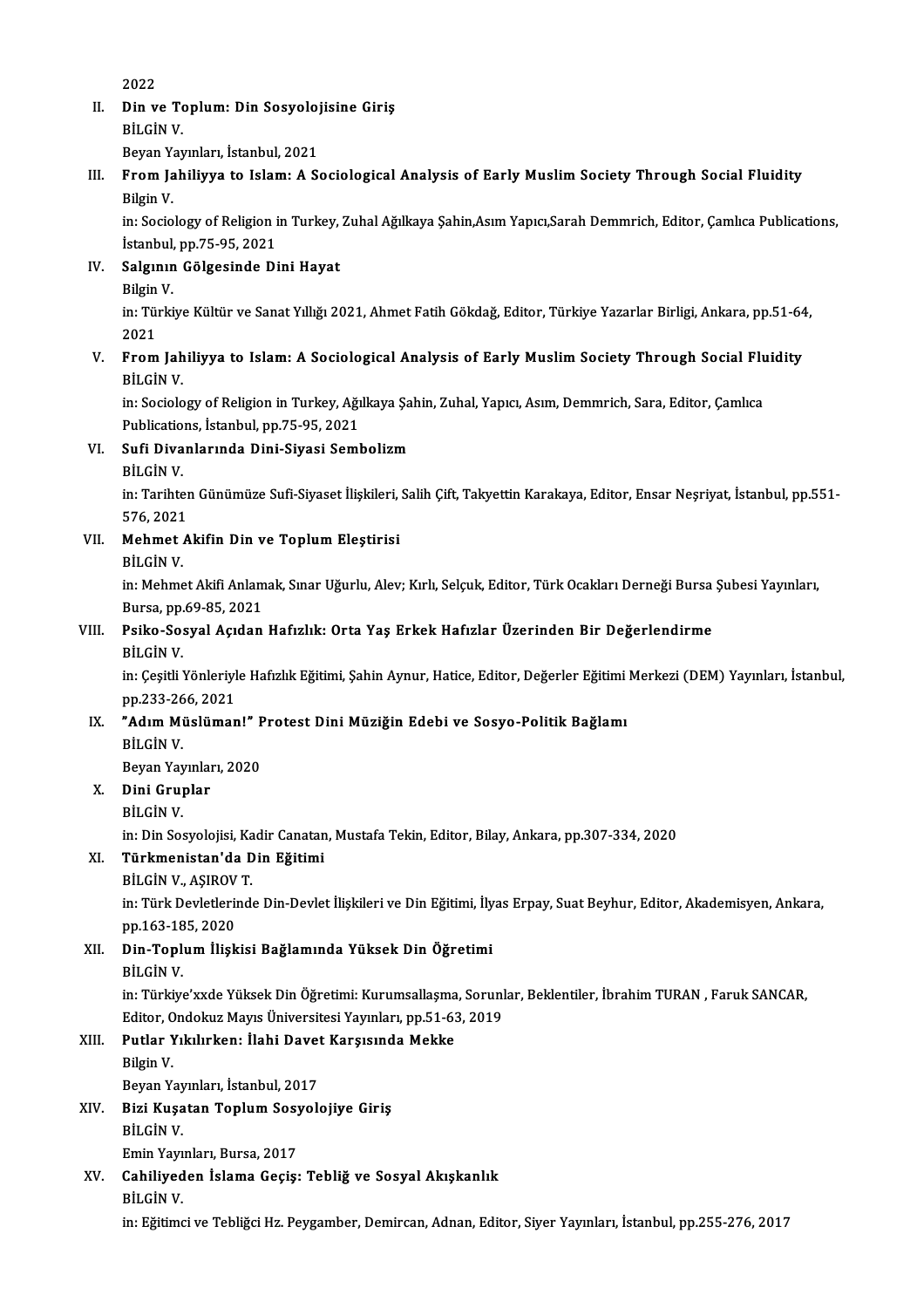| XVI.        | 16. Yüzyıl Fetvaları Çerçevesinde Toplumsal Olgulara Yaklaşım AçısındanMüftülerin Tipolojik Analizi                                  |
|-------------|--------------------------------------------------------------------------------------------------------------------------------------|
|             | BİLGİN V.                                                                                                                            |
|             | in: Sahn-ı Semandan Darü'xxl-Fünuna Osmanlı'xxda İlim ve Fikir Dünyası, Demirli, Ekrem, Editor, Zeytinburnu                          |
|             | Belediyesi Yayınları, İstanbul, pp.257-275, 2017                                                                                     |
| XVII.       | Türkiyedeki Dini Camiada Örtük Milliyetçilik: Milli Görüş Örneği                                                                     |
|             | BİLGİN V.                                                                                                                            |
|             | in: Dini Gruplar, Siyaset ve Bürokrasi, Ataman Kemal, Güler İsmail, Bilgin Vejdi, Editor, Emin Yayınları, Bursa,<br>pp 289-307, 2017 |
| XVIII.      | Enes in Günlüğü Hz Peygamber in Hizmetinde On Yıl                                                                                    |
|             | BİLGİN V.                                                                                                                            |
|             | Nesil Yayınları, 2016                                                                                                                |
| XIX.        | Cumhuriyet Hükümetlerinin Dini KontrolPolitikalarının Tarihsel ve Toplumsal Arka Planı:Ak Parti                                      |
|             | Hükümetleri Örneği                                                                                                                   |
|             | BİLGİN V.                                                                                                                            |
|             | in: PROCEEDINGS BOOK OF 1st International ScientificResearches Congress Humanity and Social Sciences,, Editor,                       |
|             | E-KİTAP PROJESİ, pp.409-418, 2016                                                                                                    |
| XX.         | Dinî-Toplumsal Problemler Karşısında İslam Hukukçusu: Fakih ve Müceddit Tipolojisi                                                   |
|             | BİLGİN V.                                                                                                                            |
|             | in: Fıkıh Sosyolojisi, Mustafa Tekin, Editor, Eskiyeni Yayınları, pp.249-269, 2016                                                   |
| XXI.        | Yeni Problem İhdası: İlahiyat Fakültesine Yeni İsim Arayışı                                                                          |
|             | <b>BİLGİN V.</b>                                                                                                                     |
|             | in: Bugünün İlahiyatı Nasıl Olmalıdır, , Editor, Ensar Nesriyat, İstanbul, pp.141-146, 2015                                          |
| XXII.       | "Popüler Kültür ve Din: Dindarlığın Değişen Yüzü"                                                                                    |
|             | BİLGİN V.                                                                                                                            |
|             | in: Kültür ve Din, Kirman, M. Ali, Özbolat, Abdullah, Editor, Karahan Kitabevi, pp.125-146, 2014                                     |
| XXIII.      | İbadet Şekilsel Sembolik ve Toplumsal                                                                                                |
|             | BİLGİN V.                                                                                                                            |
|             | Emin Yayınları, 2011                                                                                                                 |
| <b>XXIV</b> | Fakih ve Toplum: Osmanlı'da Sosyal Yapı ve Fıkıh                                                                                     |
|             | Bilgin V                                                                                                                             |
|             | İz Yayıncılık, İstanbul, 2003                                                                                                        |
| XXV.        | Sosyal Çözülme ve Din                                                                                                                |
|             | BİLGİN V.<br>Etüt Yayınları, 1997                                                                                                    |
|             |                                                                                                                                      |

#### Refereed Congress / Symposium Publications in Proceedings

efereed Congress / Symposium Publications in Proceedings<br>I. Sosyo-kültürel Yapı ve Fıkıh: Doktrinden Pratiğe Osmanlı Devleti Örnekleminde Bir Analiz<br>Pit Cin V sosyo-kü<br>BİLGİN V.<br>Madarın C Sosyo-kültürel Yapı ve Fıkıh: Doktrinden Pratiğe Osmanlı Devleti Örnekleminde i<br>BİLGİN V.<br>Modern Çağda Fıkhın Anlam ve İşlevi: Fıkıh ve Toplum, Sakarya, Turkey, 28 - 29 May 2022<br>Sehir, Din ve Medenilik Denkleminin Begylmas BİLGİN V.<br>Modern Çağda Fıkhın Anlam ve İşlevi: Fıkıh ve Toplum, Sakarya, Turkey, 28 - 29 May 202.<br>II. Şehir, Din ve Medenilik Denkleminin Bozulması Üzerine Eleştirel Bir Yaklaşım<br>Pit çin v

Modern Ç<br><mark>Şehir, Di</mark>i<br>BİLGİN V.<br>Troja'dan Şehir, Din ve Medenilik Denkleminin Bozulması Üzerine Eleştirel Bir Yaklaşım<br>BİLGİN V.<br>Troia'dan Çanakkale'ye İnsanın, İnancın ve Mekanın İnşası: Değerler ve Şehir Uluslar arası Kongresi, 25 - 27<br>Osteber 2019

BİLGİN V.<br>Troia'dan Çana<br>October 2018<br>Cami Din Gör Iroia'dan Çanakkale'ye İnsanın, İnancın ve Mekanın İnşası: Değerler ve Şehir Uluslar arası Kongresi, 25 - 27<br>October 2018<br>III. Cami Din Görevlilerine Yönelik Tutum ve Beklentilerdeki Değişim Üzerine Sosyolojik Bir Analiz<br>P

October 2<br>Cami Din<br>BİLGİN V.<br>Uluslarara Cami Din Görevlilerine Yönelik Tutum ve Beklentilerdeki Değişim Üzerine Sos<br>BİLGİN V.<br>Uluslararası Cami Sempozyumu (Sosyo-Kültürel ve Mimari Açıdan, 8 - 09 October 2018<br>16 Vüryul Estyalanı Carsayssinde Tenlumsal Olsulara Y

BİLGİN V.<br>Uluslararası Cami Sempozyumu (Sosyo-Kültürel ve Mimari Açıdan, 8 - 09 October 2018<br>IV. 16. Yüzyıl Fetvaları Çerçevesinde Toplumsal Olgulara Yaklaşım Açısından Müftülerin Tipolojik Analizi<br>Pilçin V. Uluslarara<br>**16. Yüzyı**<br>BİLGİN V.<br>Sahnı San 16. Yüzyıl Fetvaları Çerçevesinde Toplumsal Olgulara Yaklaşım Açısından Müftülerin Tipolojik A<br>BİLGİN V.<br>Sahn-ı Semân'dan Dârülfünûn'a Osmanlı'da İlim ve Fikir Dünyası (Âlimler, Müesseseler ve Fikrî Eserler)-XVI.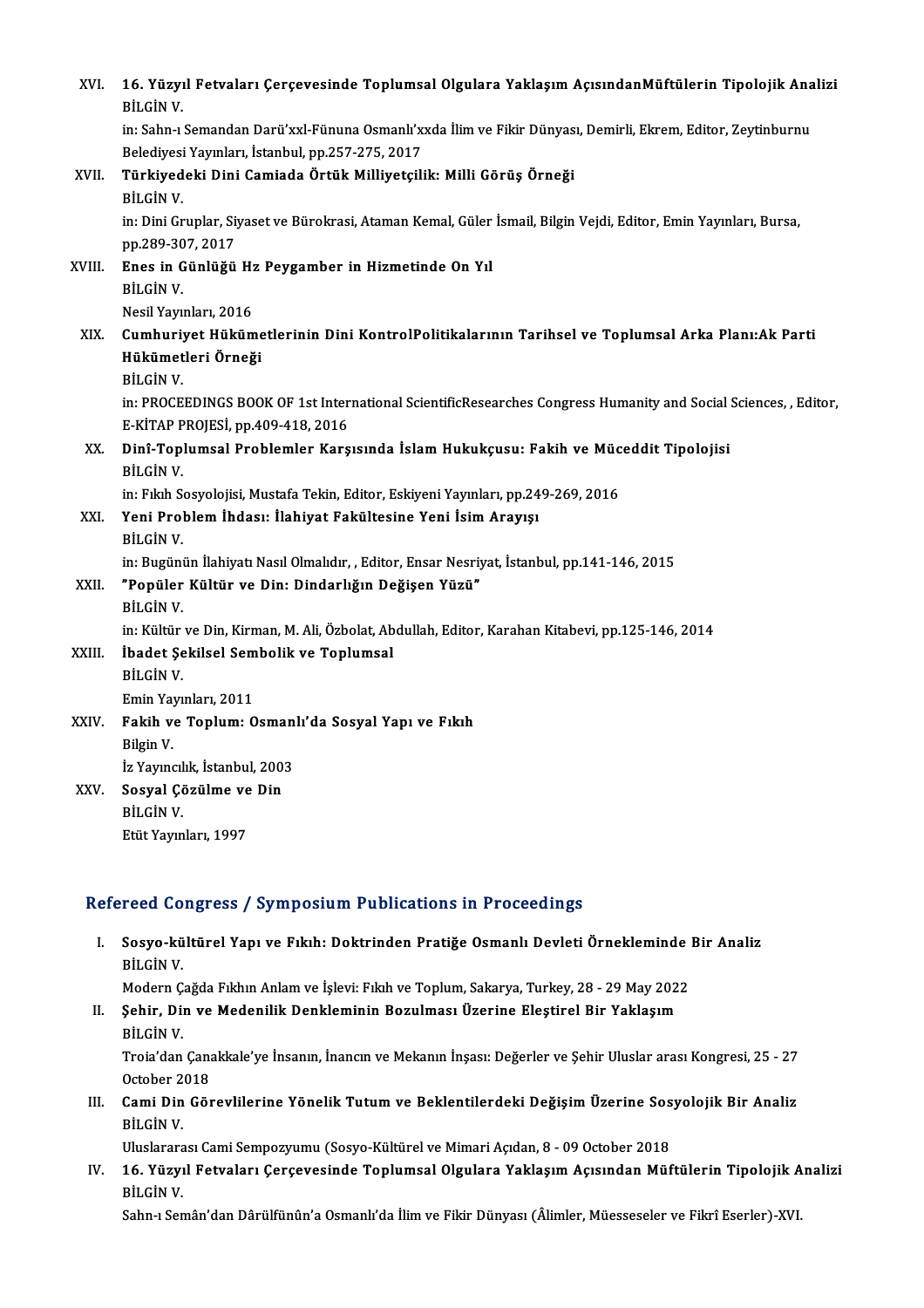Yüzyıl., Turkey, 19 December 2015<br>Yüzyıl., Turkey, 19 December 2015<br>Kültürlereresi Etkilesim Beğlem

Yüzyıl., Turkey, 19 December 2015<br>V. Kültürlerarası Etkileşim Bağlamında Mehdilik Fikrinin Açıklanması: Bir Paradigmanın Kritiği<br>Rit çiv v Yüzyıl., Tu<br><mark>Kültürler</mark><br>BİLGİN V.<br>Uluslar ar Kültürlerarası Etkileşim Bağlamında Mehdilik Fikrinin Açıklanması:<br>BİLGİN V.<br>Uluslar arası Mehdilik Sempozyumu, Sivas, Turkey, 29 - 30 September 2017<br>Cumbuniyat Hülvimatlarinin Dini Kantual Balitikalanının Tanihaal va

BİLGİN V.<br>Uluslar arası Mehdilik Sempozyumu, Sivas, Turkey, 29 - 30 September 2017<br>VI. Cumhuriyet Hükümetlerinin Dini Kontrol Politikalarının Tarihsel ve Toplumsal Arka Planı Ak Parti<br>Hükümetleri Örneği Uluslar arası Mehdilik Sempozyumu, Sivas, Turkey, 29 - 30 September 2017<br>Cumhuriyet Hükümetlerinin Dini Kontrol Politikalarının Tarihsel ve<br>Hükümetleri Örneği<br>BİLGİN V. Cumhuriy<br>Hükümet<br>BİLGİN V.

1st International Scientific Researches Congress - Humanity and Social Sciences, Uluslararası Bilimsel Araștırmalar Kongresi - İnsan ve Toplum Bilimleri (IBAD-2016), Madrid, Spain, 19 - 22 May 2016 1st International Scientific Researches Congress - Humanity and Social Sciences, Uluslararası Bilimsel Araştır<br>Kongresi - İnsan ve Toplum Bilimleri (IBAD-2016), Madrid, Spain, 19 - 22 May 2016<br>VII. The Place and Importance

### Kongres<br><mark>The Pla</mark><br>World<br>P<sup>it Cin</sup> The Place<br>World<br>BİLGİN V.<br>The First l World<br>BİLGİN V.<br>The First International Symposium on the Humanism of Al Emir Abdelkader: A Symbol of Co-Existance and

BİLGİN V.<br>The First International Symposium on the Humanism of Al Emir Abe<br>Dialogue of Civilizations, Mascara, Algeria, 29 - 30 November 2015<br>Fessed : Zaman, Algua ve Mollo Hüsnov in Fıkkî Yaklasımına I

### VIII. Fesad ı Zaman Algısı ve Molla Hüsrev in Fıkhî Yaklaşımına Etkisi<br>BİLGİN V. Dialogue<br>Fesad 1 Z<br>BİLGİN V.<br>Uluslar ar

Fesad ı Zaman Algısı ve Molla Hüsrev in Fıkhî Yaklaşımına Etkisi<br>BİLGİN V.<br>Uluslar arası Molla Hüsrev Sempozyumu (International Symposium On Mulla Khusraw), Turkey, 18 November<br>2011. np.409.420. BİLGİN V.<br>Uluslar arası Molla<br>2011, pp.409-430<br>Din Toplumdaki Uluslar arası Molla Hüsrev Sempozyumu (International Symposium On N<br>2011, pp.409-430<br>IX. Din Toplumdaki Çözülme Örüntülerine Bir Çözüm Getirebilir mi<br>Pil Cin V

2011, pp.4<br><mark>Din Topl</mark><br>BİLGİN V.<br>W. Din Sur Din Toplumdaki Çözülme Örüntülerine Bir Çözi<br>BİLGİN V.<br>IV. Din Şurası, Turkey, 12 October 2009, pp.178-193<br>Popüler Dinî Müzik ve İktider İlişkisine Sosvek

IV. Din Şurası, Turkey, 12 October 2009, pp.178-193

BİLGİN V.<br>IV. Din Şurası, Turkey, 12 October 2009, pp.178-193<br>X. Popüler Dinî Müzik ve İktidar İlişkisine Sosyolojik Bir Bakış<br>BİLGİN V. Popüler Dinî Müzik ve İktidar İlişkisine Sosyolojik<br>BİLGİN V.<br>Din ve Müzik Ulusal Sempozyumu, Turkey, 26 April 2012<br>Ahlakın Tonlumsallığı ve Kur anî Anlamı Adlı Bildir

### XI. Ahlakın Toplumsallığı ve Kur anî Anlamı Adlı Bildirinin Müzakeresi<br>BİLGİN V. Din ve Mü<br><mark>Ahlakın 1</mark><br>BİLGİN V.<br>Kur'an ve Ahlakın Toplumsallığı ve Kur anî Anlamı Adlı Bildirinin Müzakeresi<br>BİLGİN V.<br>Kur'an ve Toplumsal Ahlak Sempozyumu, Turkey, 03 December 2010, vol.1, pp.141-148<br>İalâm Düşünee Siyeset Tarihinde Laikliğin İsini Sürmek

### XII. İslâm Düşünce Siyaset Tarihinde Laikliğin İzini Sürmek<br>BİLGİN V. Kur'an ve<br>İslâm Dü<br>BİLGİN V.<br><sup>Birinci Ulu</sup>

İslâm Düşünce Siyaset Tarihinde Laikliğin İzini Sürmek<br>BİLGİN V.<br>Birinci Uluslararası Felsefe Kongresi, First International Philosophy Congress, Turkey, 14 October 2010, pp.598-BİLG<br>Birin<br>615<br>Tarl Birinci Uluslararası Felsefe Kongresi, First Internation<br>615<br>XIII. Toplumsal Bağlamı İçinde Ümmi Sinan ın Şiiri<br>Pit Cin V

615<br>Toplums:<br>BİLGİN V.<br>Elmek'nu

BİLGİN V.<br>Elmalı'nın Canları: İrfan ve Kültür Sempozyumu, Antalya, Turkey, 17 May 2008, vol.1, pp.193-210 BİLGİN V.<br>Elmalı'nın Canları: İrfan ve Kültür Sempozyumu, Antalya, Turkey, 17 M<br>XIV. Dinî Sosyalleşme ve Dinî Bilinçlenmede Camiin Yeri ve Önemi<br>Pit Cin V

# Elmalı'nın<br>Dinî Sosy<br>BİLGİN V.<br>Sosyal ve İ

BİLGİN V.<br>Sosyal ve Ferdi İşlevleri Açısından Namaz ve Cami, Turkey, 18 October 2008, vol.1, pp.187-209

## BİLGİN V.<br>Sosyal ve Ferdi İşlevleri Açısından Namaz ve Cami, Turkey, 18 October 2008<br>XV. Liberal Ahlaki Değerlerin Toplumun Yoksulluğa Yaklaşımına Etkisi<br>Pit Cin V Sosyal ve<br>Liberal A<br>BİLGİN V.<br>Uluslar ar

BİLGİN V.<br>Uluslar arası Yoksulluk Sempozyumu (International Symposium On Poverty), Turkey, 01 February 2008, vol.3, pp.208-225 Uluslar arası Yoksulluk Sempozyumu (International Symposium On Poverty), Turkey, 01 Fe<br>pp.208-225<br>XVI. Geçmişteki Bir Arada Yaşama Tecrübesinin Günümüzdeki İmkânı Ve Problemleri<br>pir.cin.v

# pp.208-22<br>Geçmişte<br>BİLGİN V.<br>Din ve Dü

BİLGİN V.<br>Din ve Dünya Barışı Uluslararası Sempozyum, International Symposium on Religion and the World Peace, Turkey, BİLGİN V.<br>Din ve Dünya Barışı Uluslararası<br>26 April 2007, vol.1, pp.485-511<br>Cabiliya dan İslam a Dağisim

#### XVII. Cahiliye den İslam a Değişim ve Süreklilik Bağlamında Sünnet 26 April 2<br>Cahiliye<br>BİLGİN V.<br>Sünnetin I BİLGİN V.

Sünnetin Bireysel ve Toplumsal Değişimdeki Rolü: Hadis ve Sünnet Sempozyumu, Turkey, 11 May 2007, pp.129-<br>142 Sünnetin Bireysel ve Toplumsal Değişimdeki Rolü: Hadis ve Sünnet Sempozyumu, Turkey, 1<br>142<br>XVIII. Geç Dönem Osmanlı Çalışma Hayatı ve Çalışma Zihniyeti Üzerine Bir Çözümleme<br>Pit Çin V

142<br>Geç Dön<br>BİLGİN V.